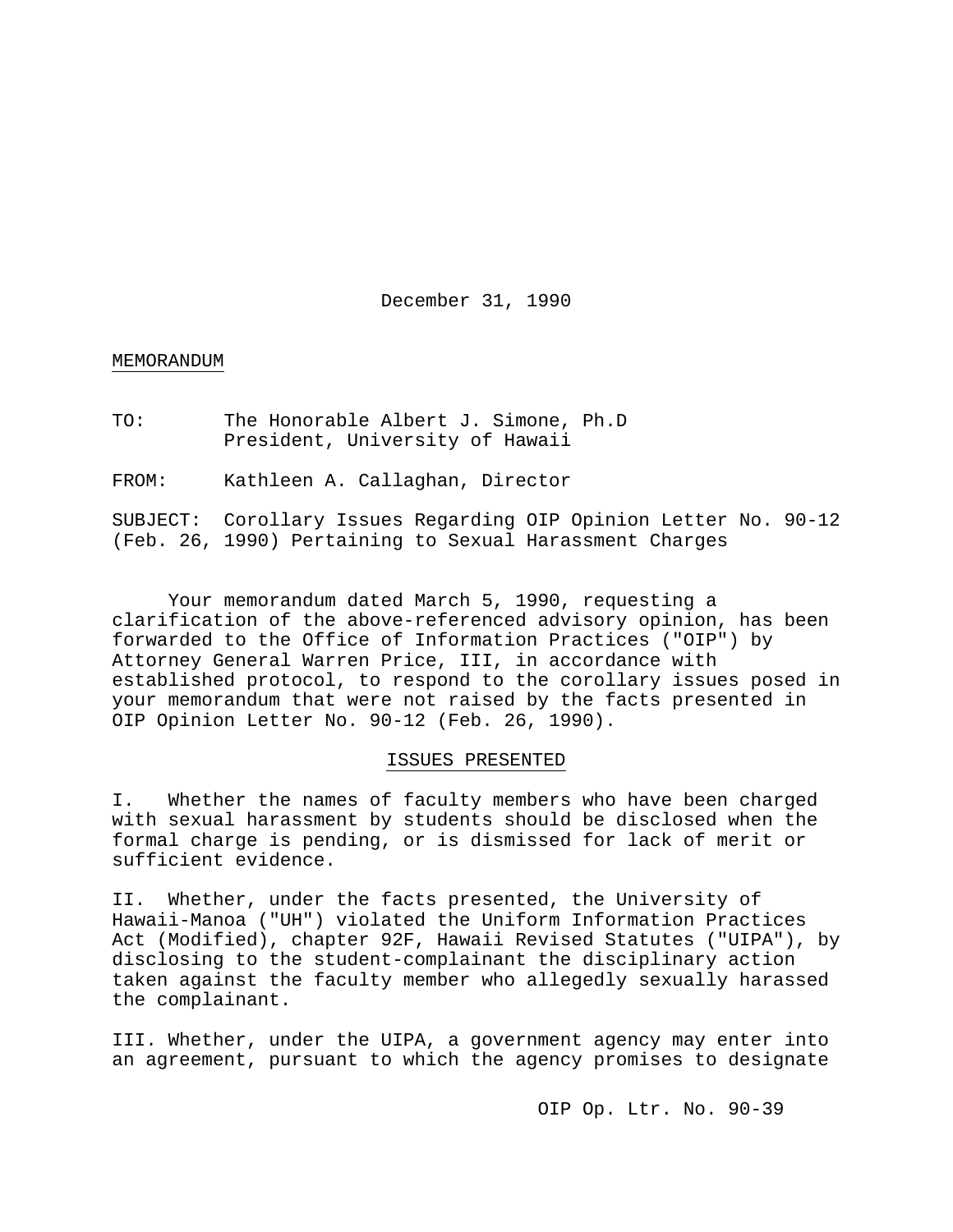government records as "confidential" when they are not otherwise protected from disclosure by the UIPA.

IV. Whether government agencies and "employee organizations" may, through collective bargaining, enter into agreements which prohibit or restrict an agency's disclosure of government records which must be made available for public inspection and copying under the UIPA.

V. Whether the UIPA requires the disclosure of government records which are protected from disclosure by state or federal statutes.

VI. Whether a finding by the U.S. Department of Education, Office for Civil Rights, that the UH sexual harassment complaint procedure is flawed would materially affect the conclusions reached in OIP Opinion Letter No. 90-12 concerning the UH's sexual harassment complaint procedure.

VII. Whether OIP Opinion Letter No. 90-12 concerning the disclosure of formal charges of sexual harassment by students against UH faculty members applies to other UH campuses.

## BRIEF ANSWERS

I. Yes. The UIPA provides that agency employees do not have a significant privacy interest in "information relating to the status of any formal charges against [them] and disciplinary action taken." Haw. Rev. Stat. § 92F-14(b)(4) (Supp. 1989) (emphasis added). This conclusion is supported by authorities interpreting substantially similar provisions of other state open records laws. Had the Legislature intended that only those "formal charges" that are meritorious be disclosed, it could have done so in unequivocal language. Further, based upon federal court decisions interpreting the law enforcement exception of the federal Freedom of Information Act, in our opinion the disclosure of certain information set forth below regarding "formal charges" will not interfere with a potential or continuing law enforcement investigation, at least, where as here, the respondent is notified of the charges. Lastly, in our opinion the disclosure of certain information regarding a formal charge of sexual harassment filed against a faculty member in accordance with the UH's procedure does not result in a violation of the faculty member's constitutional right to due process.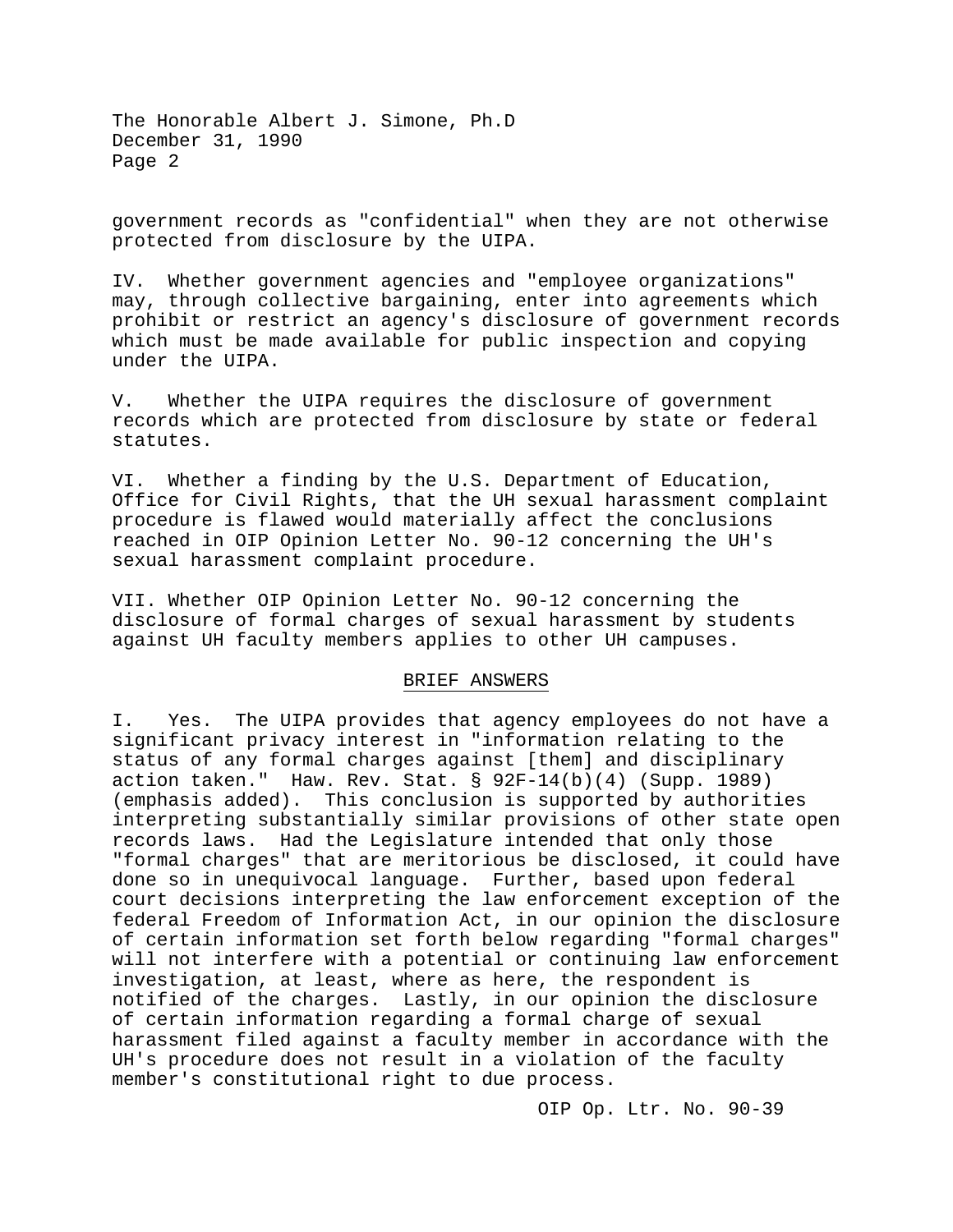II. No. Because the information disclosed to the studentcomplainant is classified as "public" information, the University correctly disclosed to the student the disciplinary action imposed upon the faculty member.

III. No. An agency may not, after the effective date of the UIPA, enter into an agreement with a "person," which prohibits or restricts the agency's disclosure of government records which are not protected from disclosure by a UIPA exception to public access. Such a contractual provision would be unenforceable as a matter of public policy.

IV. No. Although section 89-18, Hawaii Revised Statutes, provides that chapter 89, Hawaii Revised Statutes, "Collective Bargaining in Public Employment," takes precedence over all conflicting statutes concerning the chapter's subject matter, we conclude that a government agency and an employee organization may not, through collective bargaining, enter into agreements that prohibit the disclosure of government records which must be disclosed under the UIPA. To conclude otherwise would result in an absurd construction of section 89-19, Hawaii Revised Statutes, and would defeat a uniform and comprehensive legislative scheme governing public access to government records.

V. No. Under the UIPA, an agency is not required to disclose government records which are protected from disclosure by state or federal law. See Haw. Rev. Stat. § 92F-13(4) (Supp. 1989).

VI. No. A finding by the federal government that the UH's sexual harassment complaint procedure is flawed would not materially affect the conclusions set forth in OIP Opinion Letter No. 90-12 (Feb. 26, 1990).

VII. To the extent that other UH campuses have sexual harassment policies and complaint procedures similar to the one at issue, OIP Opinion Letter No. 90-12 (Feb. 26, 1990) on this subject applies equally to other UH campuses.

## FACTS

The OIP received a letter dated October 9, 1989, from Deputy Attorney General Ruth I. Tsujimura, requesting an advisory opinion regarding whether the UH may disclose the identity of a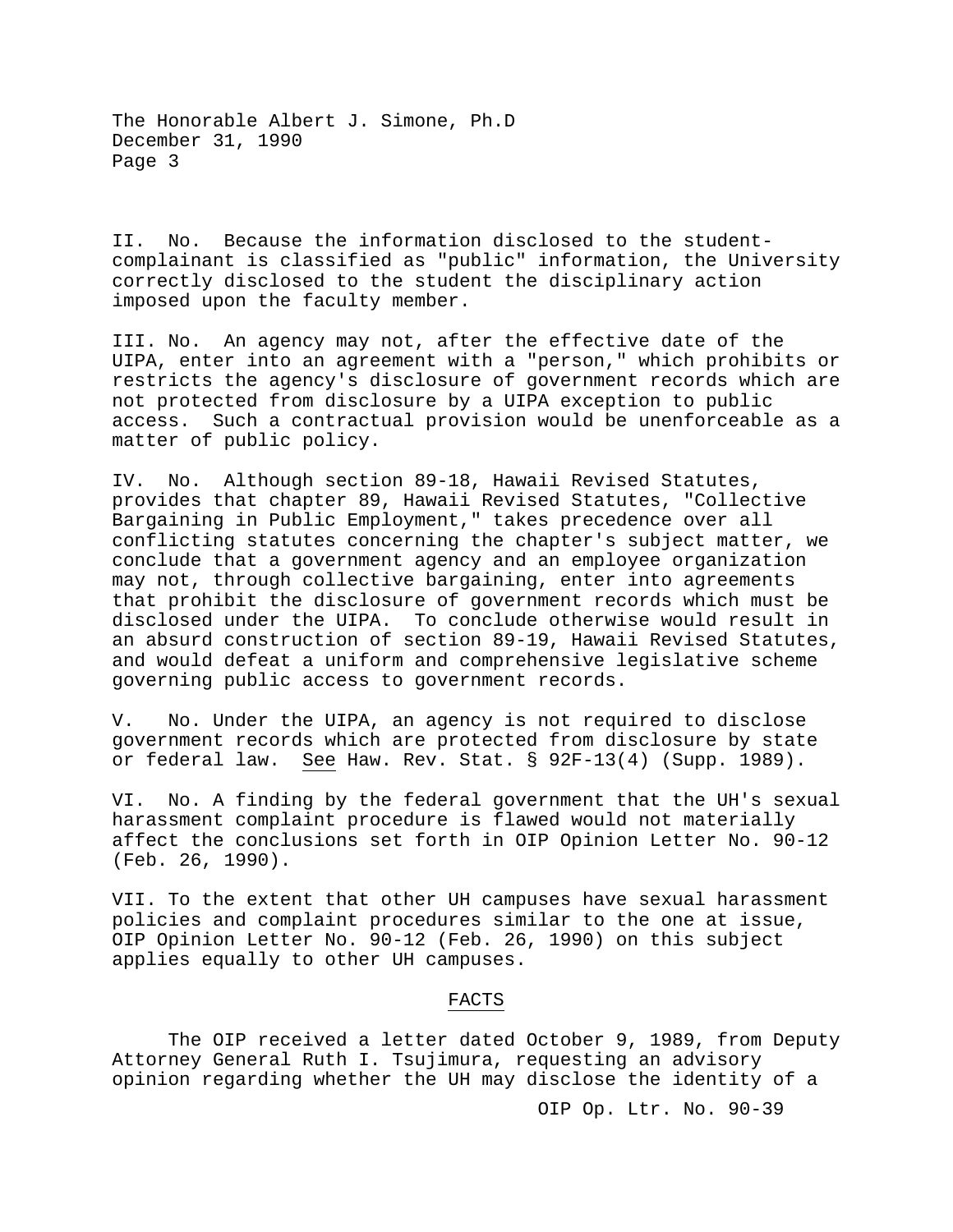particular faculty member against whom disciplinary action was taken, and the disciplinary action taken, based upon a written complaint filed by a student under the UH's Sexual Harassment Policy and Complaint Procedure.

In response to this request, the OIP issued OIP Opinion Letter No. 90-12 (Feb. 26, 1990). In that advisory opinion, we concluded that under section 92F-14(b)(4), Hawaii Revised Statutes, present or former agency employees do not have a significant privacy interest in "information relating to the status of any formal charges against [them] and disciplinary action taken." Furthermore, after applying a cardinal rule of statutory construction that words used in a statute are to be understood in their "general or popular use or meaning," we concluded in our previous advisory opinion that:

[A] "formal charge" is one that is made pursuant to, and in accordance with, an established agency misconduct procedure under which allegations of misconduct may be lodged against an agency employee. In our opinion, however, the existence of a written complaint against an agency employee, does not by definition, constitute a "formal charge." Thus, in applying section 92F-14(b), Hawaii Revised Statutes, it is necessary to review each agency's policies and procedures to determine in a given case whether a "formal charge" has been made.

OIP Op. Ltr. 90-12 at 7 (Feb. 26, 1990) (emphasis added).

We also advised that under section 92F-14(b)(4), Hawaii Revised Statutes, an agency must disclose the following information:

- 1) The fact that a "formal charge" or complaint has been filed;
- 2) The name of the agency employee against whom the complaint has been lodged;
- 3) The "status" of the complaint as pending (for example, "under investigation") or concluded (for example, dismissed);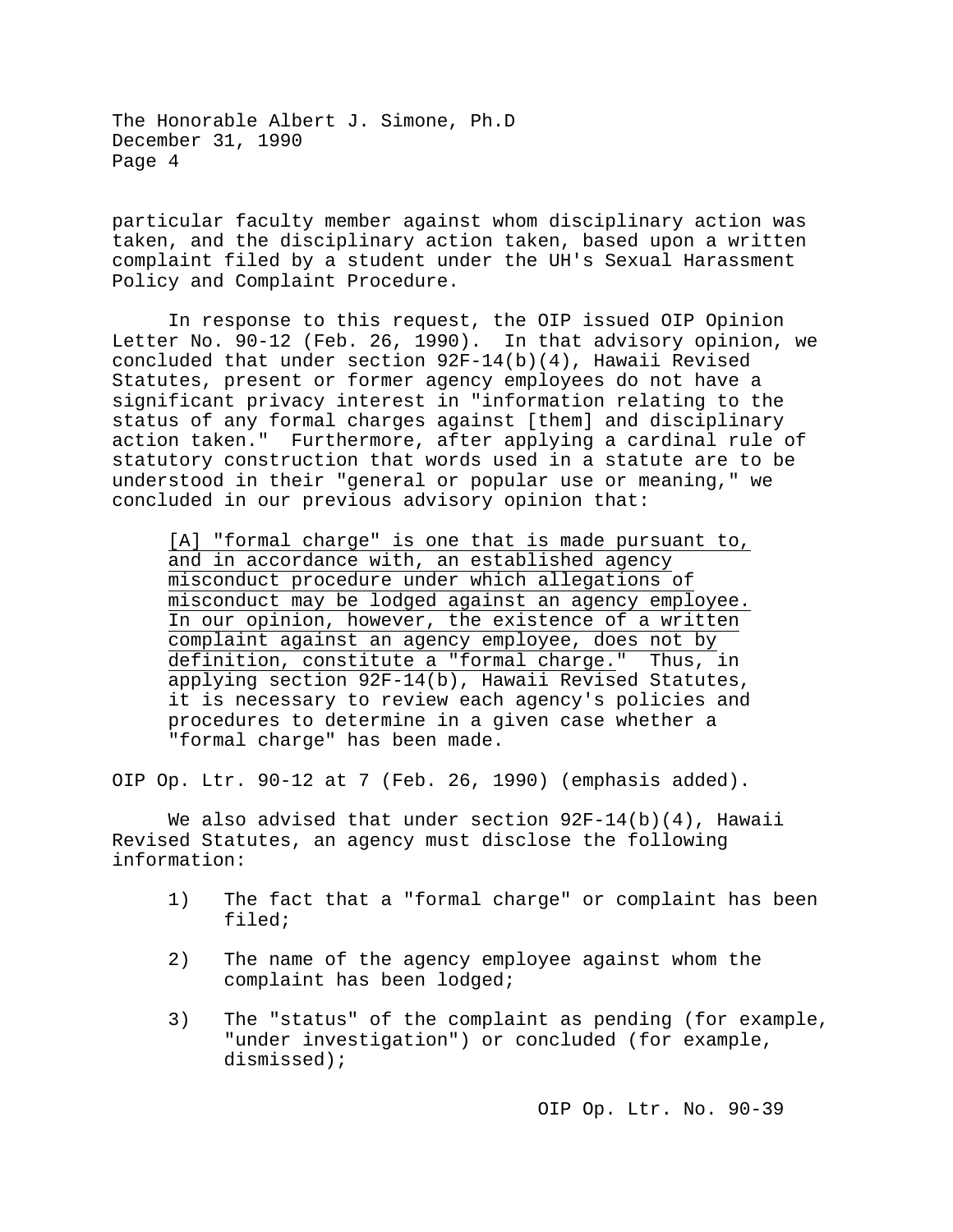- 4) The disciplinary action taken in response to the formal charge, if any; and
- 5) Any other information about the agency employee which is designated as "public" under section 92F-12(a)(14), Hawaii Revised Statutes.

Following the issuance of OIP Opinion Letter No. 90-12 (Feb. 26, 1990), you posed several questions that were not raised by the facts of the UH's original request for an advisory opinion from the OIP. This opinion shall address those corollary issues.

## DISCUSSION

# **I. WHETHER THE NAMES OF FACULTY MEMBERS SHOULD BE DISCLOSED WHEN THE FORMAL CHARGE IS STILL PENDING OR DISMISSED DUE TO LACK OF MERIT.**

## A. Privacy Concerns.

The UH understandably expresses concern that the disclosure of the fact that a formal charge has been made, when such a charge is under investigation or where the charge is dismissed, could constitute a "clearly unwarranted invasion of personal privacy" under section 92F-13(1), Hawaii Revised Statutes, or could "obstruct [the University's] ability to conduct an impartial investigation." However, as to possible privacy concerns, the Legislature has specifically declared that public employees do not have a significant privacy interest in "information relating to the status of any formal charges," not just those that are found to be meritorious after investigation. Haw. Rev. Stat. § 92F-14(a), (b)(4) (Supp. 1989) (emphases added).

In OIP Opinion Letter No. 90-12, we noted that provisions of the public records laws of Minnesota and Indiana, like Hawaii's, also classify as "public" data, the status of either "any complaints or charges" or "any formal charge" against the employee, irrespective of whether the charges result in disciplinary action. See OIP Op. Ltr. No. 90-12 at 6-7 (Feb. 26, 1990). Had the Hawaii Legislature intended to protect from disclosure information relating to the status of formal charges against public employees where the charges have been dismissed, or do not result in disciplinary action, it could have done so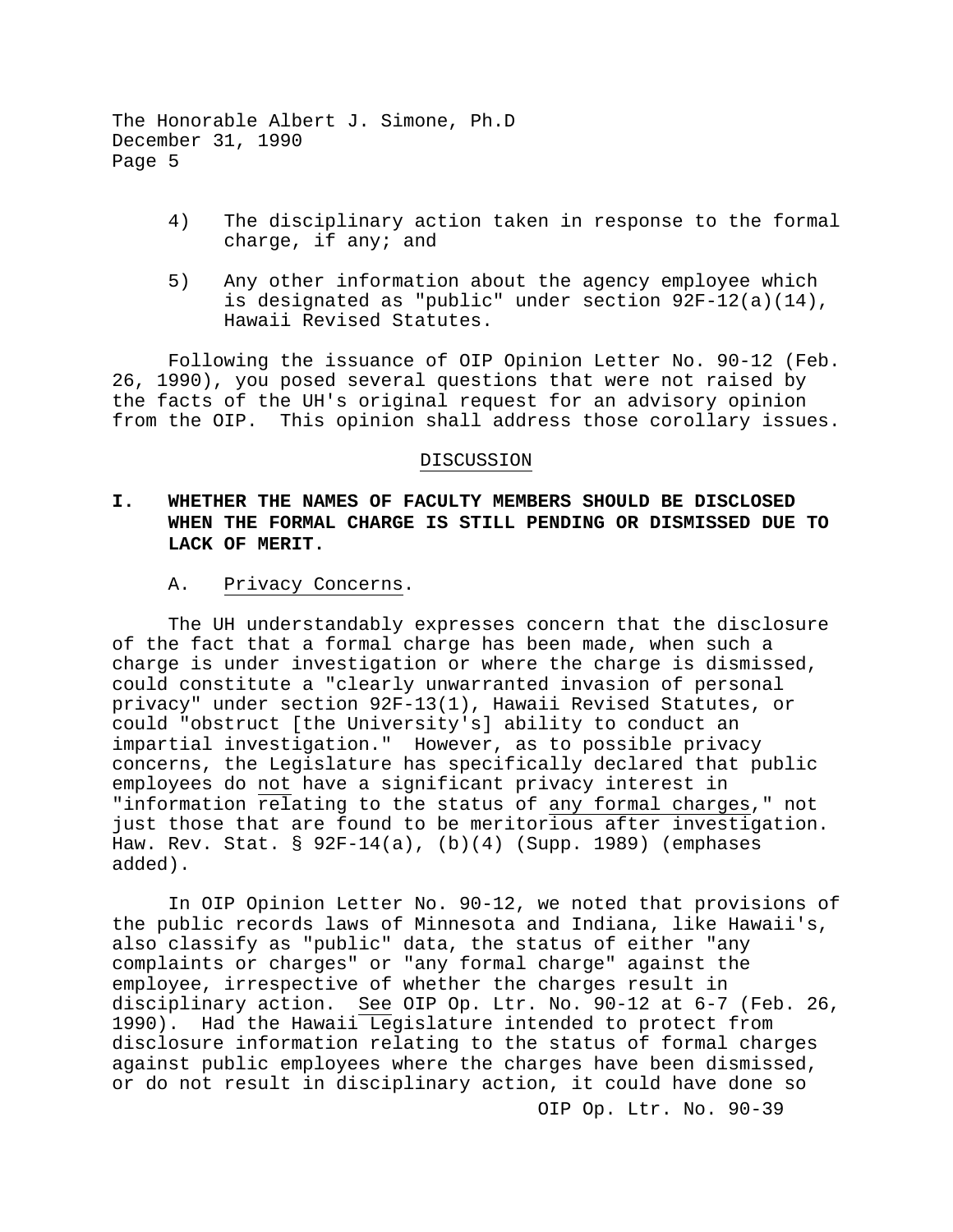quite easily. Instead, however, the Legislature used the language "any formal charges." It is therefore apparent that the words "any formal charges" as used in section 92F-14(b)(4), Hawaii Revised Statutes, not only require the disclosure of the existence of formal charges that result in a finding of fault or cause, but also require the disclosure of the existence of those formal charges that are pending or that have been dismissed, provided that the subject employee has been given notice of the charges (as discussed below).

Supporting this conclusion is a Minnesota Attorney General opinion dated November 4, 1987, interpreting similar provisions of the Minnesota Government Data Practices Act. In that opinion, the Minnesota Attorney General concluded that section 13.43(2), Minnesota Statutes, required the disclosure of "the nature of any specific complaints or charges" against a public employee after such charges are presented to the employee, both before and during the course of any proceeding. Further, this opinion concluded that the status of such charges must be disclosed even when the employee voluntarily agrees to discipline before a final administrative decision.

Further support for our conclusion is found in the case of<br>on v. Dirkswager, 315 N.W.2d 215 (Minn. 1988). In Johnson v. Dirkswager, 315 N.W.2d 215 (Minn. 1988). Dirkswager, the Minnesota Supreme Court held that provisions of the Minnesota Government Data Practices Act, which are similar to section 92F-14(b)(4), Hawaii Revised Statutes, precluded a defamation claim by a wrongfully discharged public employee against the Minnesota Commissioner of Public Welfare. Specifically, in Dirkswager, the Commissioner of Public Welfare had disclosed to members of the press that an agency employee had been discharged for "sexual improprieties," by orally disclosing a termination letter sent to the employee. After a public hearing in which the fired employee contested these charges, the employee was cleared of all charges and reinstated to his job.

Thereafter, the employee brought a defamation suit against the State of Minnesota. A jury returned a verdict for the employee, but on appeal, the Minnesota Supreme Court held that the charge of sexual impropriety, even if false, was "public data" under Minnesota law and, therefore, the state was absolutely privileged, because "one who is required to publish defamatory matter is absolutely privileged to publish it." Dirkswager, 435 N.W.2d at 223. More specifically, the court,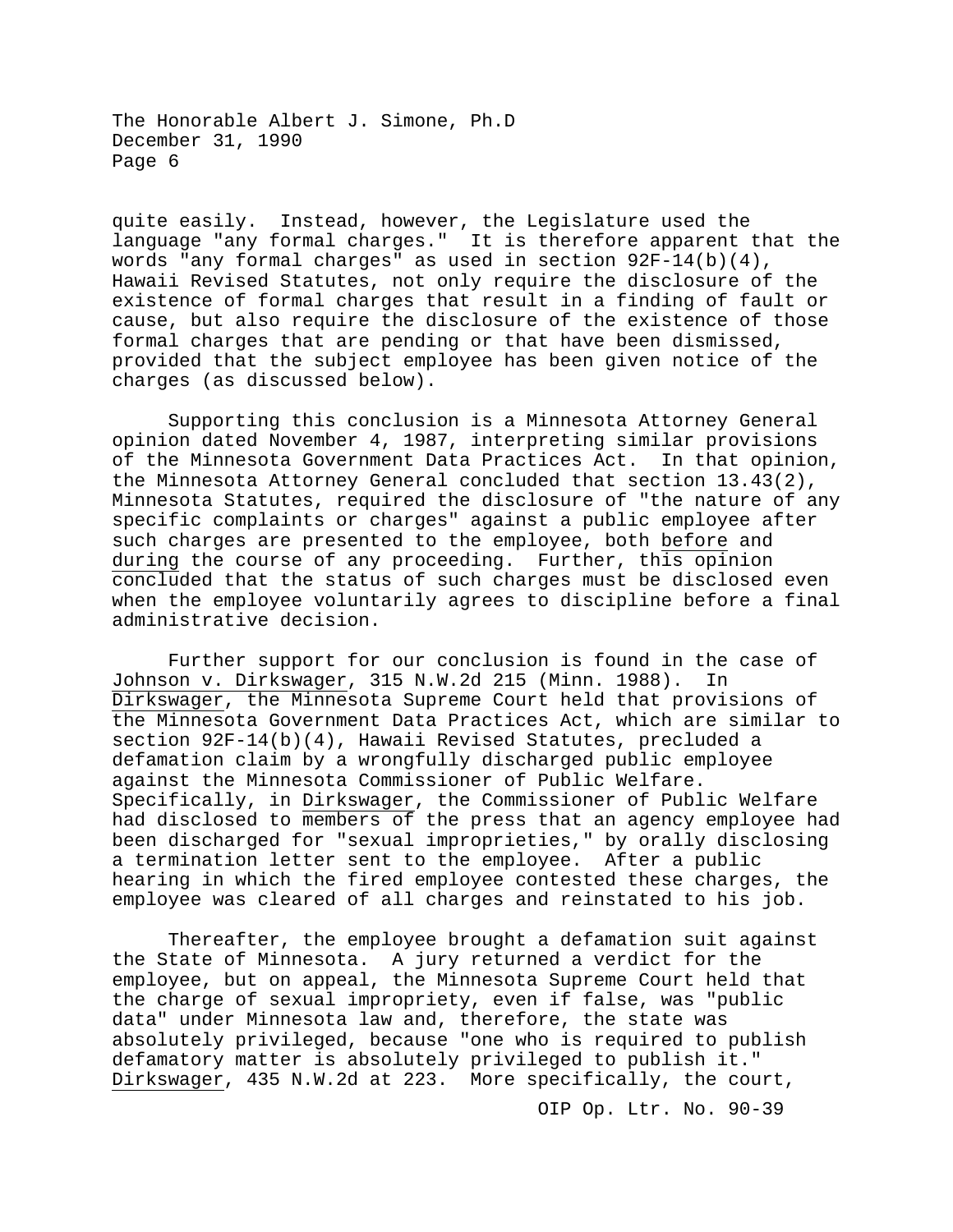noting that Minnesota law classifies as public data "the status of any complaints or charges against the employee, whether or not the complaints or charges resulted in disciplinary action," concluded that the charges contained in the employee's termination letter "clearly . . . would have been public." Id. at 222 n.9; see also Frier v. Independent School Dist. No. 197, 356 N.W.2d 724, 730 (Minn. App. 1984) ("[T]he public has an absolute right of access to knowledge about alleged misconduct by a teacher").

## B. Interference with a Civil or Criminal Law Enforcement Investigation.

Your letter also raises concerns about the impact of disclosing the status of a formal charge in a continuing investigation. However, while the disclosure of the existence of a formal charge against an agency employee may subject the investigatory process in these situations to greater scrutiny than existed previously, the courts have held that this in and of itself does not preclude the release of certain information.

As we noted in OIP Opinion Letter Nos. 89-17 (Dec. 27, 1989) and 90-36 (Dec. 17, 1990), federal courts applying the federal Freedom of Information Act have held that the disclosure of information in agency records could not reasonably be expected to interfere with law enforcement investigations when the target of an investigation is in possession of the information in question. See, e.g., Goldschmidt v. United States Department of Agriculture, 557 F. Supp. 274 (D.D.C. 1983); Wright v. OSHA, 822 F.2d 642, 646 (7th Cir. 1987). The rationale for this position is that FOIA's exemption concerning the disclosure of law enforcement records was enacted to prevent the target of an enforcement proceeding from utilizing FOIA to obtain premature access to evidence that may be used by the government in such a proceeding. Similarly, criminal law enforcement agencies frequently disclose the fact that an arrest and/or charge has been made, without impairing their ability to conduct an<br>investigation relating to that arrest and/or charge. It should investigation relating to that arrest and/or charge. be kept in mind that just because the status of a "formal charge" may be a public record, that certainly does not mean that the actual investigatory materials and evidence become public records. Said information is generally protected from disclosure by other sections of the UIPA.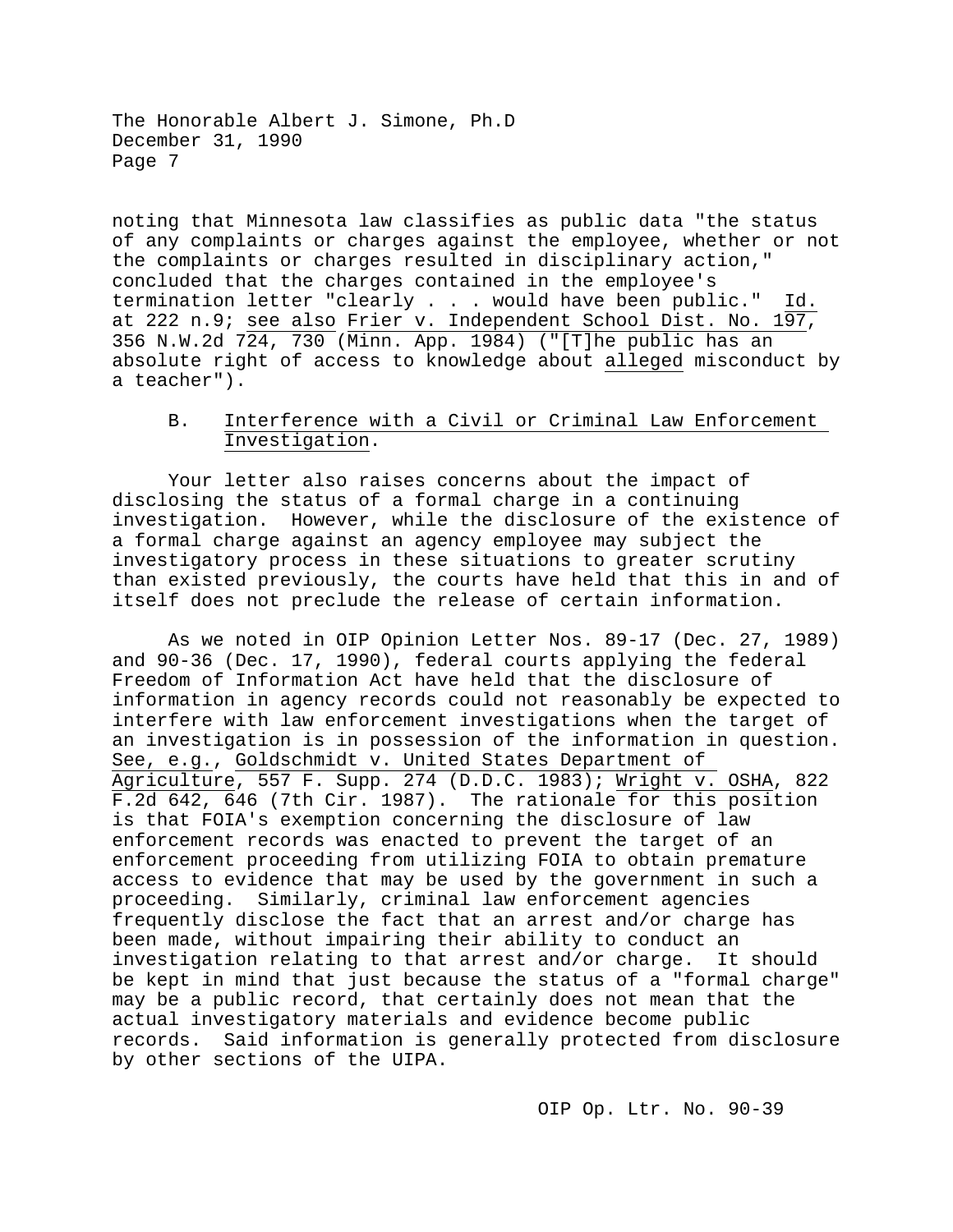In light of the above, we must conclude that section 92F-14(b)(4), Hawaii Revised Statutes, requires the disclosure of the existence of a "formal charge," whether or not that charge has been dismissed or is under investigation. If the charge has been dismissed, the UH should provide the requester with the reason for the dismissal, for instance, "charge dismissed for lack of merit," "insufficient evidence," or "no probable cause." The fact that the disclosure of certain information regarding a formal charge may in some way inhibit an investigation is not cause to prohibit public access to the status of the formal charge under Hawaii law.

## C. Due Process Concerns.

Your letter also expresses concern that the disclosure of information regarding formal charges of sexual harassment against faculty members may deprive a faculty member of "due process," by causing reputational injury to the employee before a finding has been made that the charge is supported by a sufficient quantum of proof.

Aside from the fact that charges in civil and criminal proceedings are routinely made before any type of determination of the merits, judicial decisions have generally held that government agencies do not deprive a public employee of due process by the disclosure of stigmatizing information alone. Rather, to succeed on a claim that a public employee was deprived of due process, where only a liberty interest is involved, the employee must prove that: (1) the employee was discharged; (2) defamatory charges were made against the employee in connection with the discharge; (3) the charges were false; (4) the charges were made public; (5) the employee requested a hearing in which to clear the employee's name; and (6) the request was denied. See, e.g., Johnson v. Morris, 903 F.2d 996 (4th Cir. 1990) (where corrections officer merely suspended and not discharged due to stigmatizing charges, no 14th Amendment liberty interest implicated); Wells v. HICO Independent School District, 736 F.2d 243, 256 (5th Cir. 1984) ("stigmatization must be `in or as a result of the discharge process'"); Rosenstein v. City of Dallas Texas, 876 F.2d 392, (5th Cir. 1989); Colaizzi v. Walker, 812 F.2d 304, 307 (7th Cir. 1987) ("interest protected is occupational liberty rather than reputation"); Rodriguez de Quinonez v. Perez, 596 F.2d 486 (1st Cir. 1979) $\overline{i}$  Bennett v. City of Redfield, 446 N.W.2d 467 (Iowa 1989). A "name clearing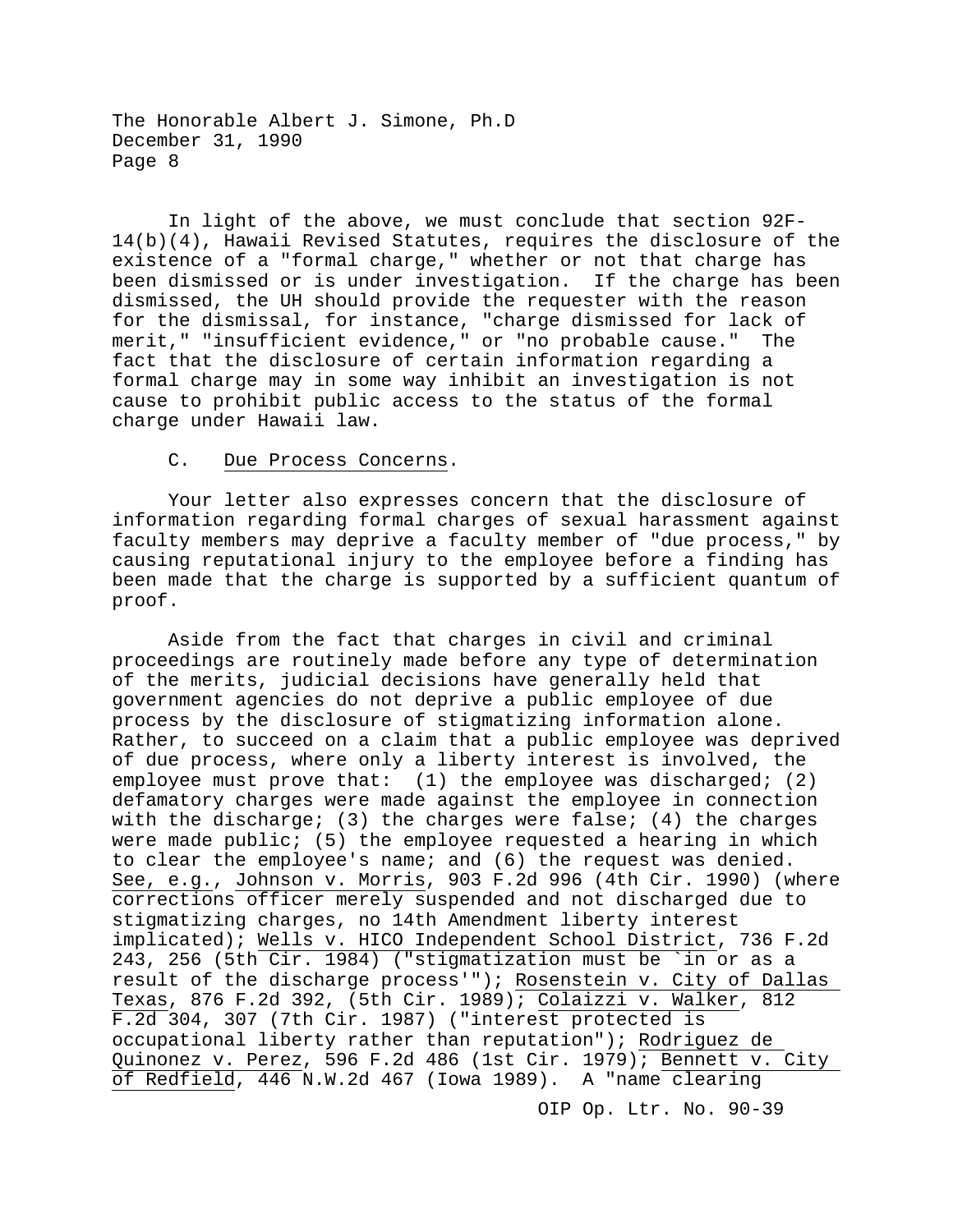hearing" is "not a prerequisite to publication, and the state is not required to tender one prior to disclosing the charges or discharging the employee." See Rosenstein, 876 F.2d at 396.

Indeed, our research reveals that in cases involving the discharge of a public employee which is accompanied by a false and stigmatizing charge, a pre-termination hearing is not constitutionally required. Rather, courts have only required that "the claimant be accorded notice of the charges against him and an opportunity to `support his allegations by argument however brief, and, if need be, by proof, however informal.'" Campbell v. Pierce County Georgia, 741 F.2d 1342, 1345 (11th Cir. 1984), quoting Memphis Light, Gas & Water Div. v. Craft, 436 U.S. 1, 16 n.17, 89 S. Ct. 1554, 1564 n.17, 56 L. Ed. 2d 30 (1978); see also, In re Selcraig, 705 F.2d 789 (5th Cir. 1983); Perez, 596 F.2d 486 (1st Cir. 1979).

With respect to the charges against the faculty member which led to the issuance of OIP Opinion Letter No. 90-12, we are informed that no discharge or suspension from employment resulted from the faculty member's alleged wrongful conduct. Thus, the publication of false allegations which result in a reputational injury cannot, in and of itself, give rise to a claim that the employee was denied constitutional due process.

We appreciate your concerns over the impact of OIP Opinion Letter No. 90-12. However, we suggest that the root of the problem is the statutory language of section 92F-14(b)(4), Hawaii Revised Statutes, not the OIP's advisory opinion. We agree with the Attorney General that legislative clarification of section 92F-14(b)(4), Hawaii Revised Statutes, is desirable, and the OIP intends to submit proposed legislation during the next legislative session that would clarify those types of "charges" against agency employees about which information must be disclosed, and the stage or time in the process that such disclosures must occur.

# **II. WHETHER THE UNIVERSITY WAS CORRECT IN DISCLOSING INFORMATION TO THE COMPLAINANT ABOUT THE DISCIPLINARY ACTION TAKEN AGAINST A FACULTY MEMBER AS A RESULT OF THE STUDENT'S COMPLAINT.**

Another issue presented for consideration is whether, under the facts presented, the University violated the UIPA by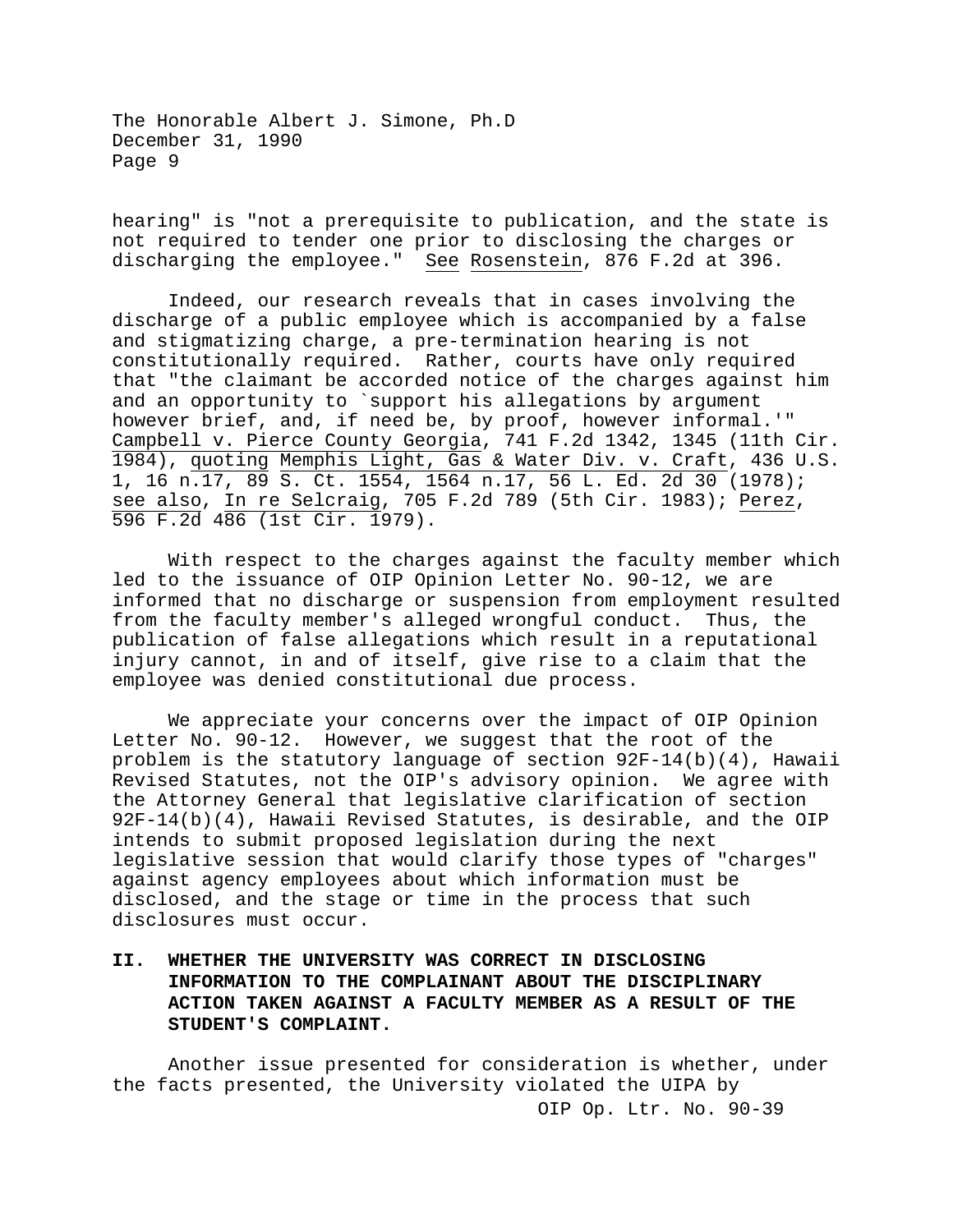disclosing to the student-complainant the disciplinary action taken against the faculty member who allegedly sexually harassed the complainant.

The complainant has requested the University to disclose, in writing, the nature of the disciplinary action taken against the faculty member in order to verify that such action indeed had been taken. The complainant alleges that she was informed by the respondent's union agent that the faculty member received the "lightest possible sanction." The University investigated this allegation and believes "that such an incident took place." Since the complainant already knew the name of the respondent, the nature of the allegations, and the disposition of the complaint, the University decided to verbally disclose to the complainant the sanctions imposed upon the faculty member. However, the University declined to confirm this information in writing pending clarification of OIP Opinion Letter No. 90-12.

For the reasons already set forth above, we believe that the University was correct in its decision to disclose to the complainant the disciplinary action taken against the subject<br>faculty member, and the same may be confirmed in writing. Since faculty member, and the same may be confirmed in writing. any member of the public would be entitled to know the employee's name and the disciplinary action taken under the facts presented, so too would the complainant be entitled to such information.

## **III. "CONFIDENTIALITY AGREEMENTS."**

The next issue raised is whether, under the UIPA, a government agency may enter into an agreement, pursuant to which the agency promises to designate government records as "confidential," when the records are not otherwise protected from disclosure by the UIPA.

In OIP Opinion Letter Nos. 89-10 (Dec. 12, 1989) and 90-2 (Jan. 18, 1990), we concluded that an agency may not validly enter into a confidentiality agreement that would circumvent the disclosure requirements of the UIPA. As pointed out in these OIP advisory opinions, such confidentiality provisions have been declared void to the extent that they circumvent the provisions of the open records laws of other states. Thus, in Anchorage School Dist. v. Anchorage Daily News, 779 P.2d 1191, 1193 (Ala. 1989), the Supreme Court of Alaska declared that a "public agency may not circumvent the statutory disclosure requirements by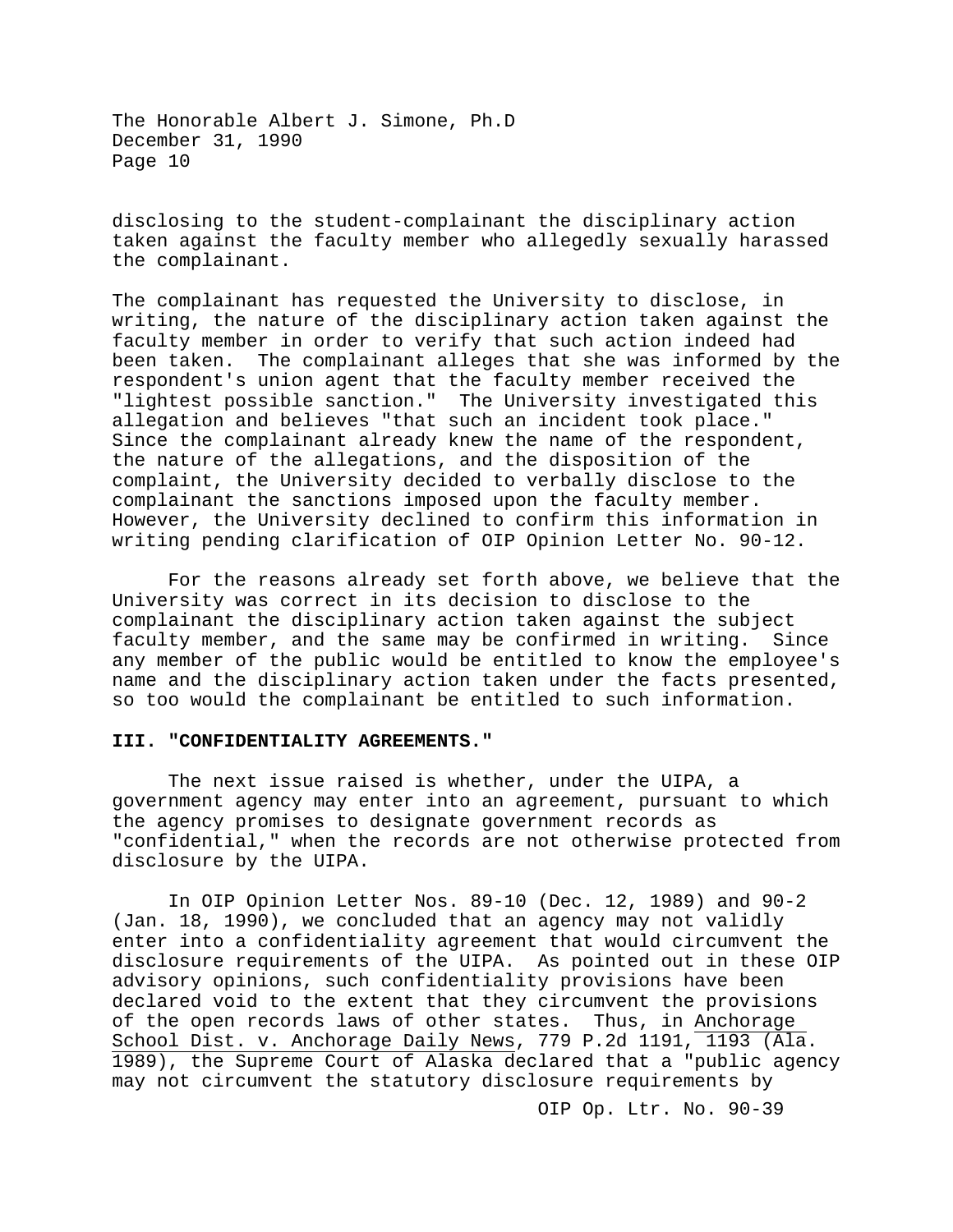agreeing to keep the terms of a settlement agreement confidential . . . . [A] confidentiality provision such as the one in the case at bar is unenforceable because it violates the public records disclosure statute."

Similarly, in KUTV, Inc. v. Utah State Board of Education, 689 P.2d 1357, 1361 (Utah 1984), the court observed, "[i]f this court allowed a promise of confidentiality to end the inquiry, any state official could eliminate the public's rights under the Public and Private Writings Act. This is not an acceptable result." See also Mills v. Doyle, 407 So. 2d 348, 350 (Fla. Dist. Ct. App. 1981) (allowing private collective bargaining agreement to circumvent disclosure mandate of open records statute "would sound the death knell of the [a]ct"); Guard Publishing Co. v. Lane County School Dist. No. 4J, 791 P.2d 854, 858 (Ore. 1990) (an agency cannot exempt records by promising the contributor confidentiality).

The UH, in its request for clarification of OIP Opinion Letter No. 90-12 also notes that before the effective date of the UIPA, it entered into "confidential settlement agreements" with certain faculty members formally charged with sexual harassment, in return for agreed upon "remedial action." The UH questions whether this would also result in a retroactive application of the UIPA to government records created or maintained before the UIPA's effective date, such that the names of faculty members formally charged with sexual harassment and disciplinary action taken in accordance with the UH's procedure must now be disclosed, notwithstanding past express promises of confidentiality.

As to the application of the UIPA to government records compiled before the Act's effective date, July 1, 1989, we observe that "[n]o law has any retrospective operation unless otherwise expressed or obviously intended." Haw. Rev. Stat. § 1-3 (1985). Further, it has been frequently stated that even where expressed or obviously intended, a statute cannot have a retroactive application where such application would interfere with, impair, or divest existing rights. See, e.g., National Wildlife Federation v. Marsh, 747 F.2d 616 (11th Cir. 1984).

At least two authorities have concluded that the application of public records statutes to records compiled before the effective date of such laws does not result in the application of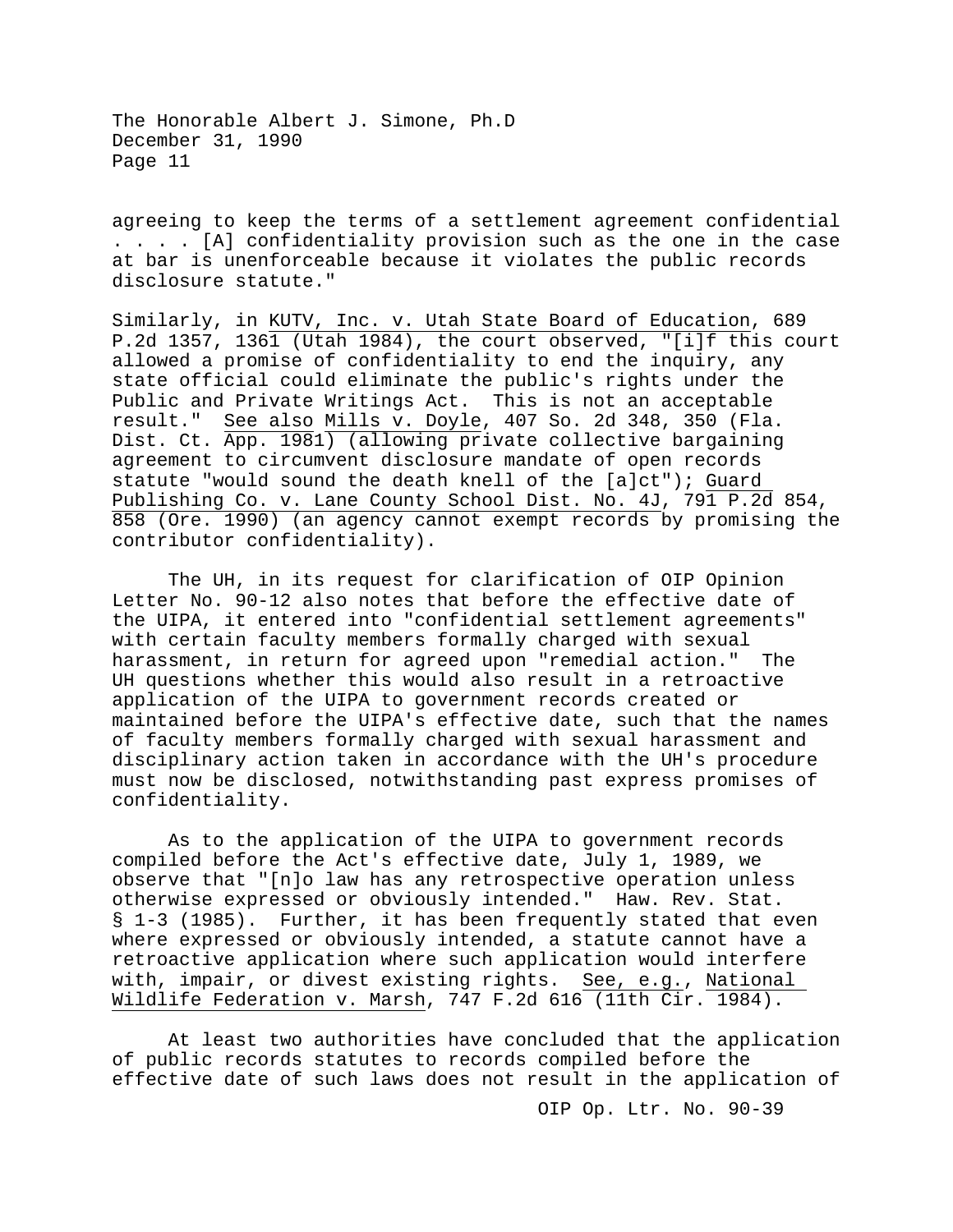a statute in a retrospective manner. In State ex rel. Beacon Journal Publishing Co. v. University of Akron, 415 N.E.2d 310 (Ohio 1980), the Supreme Court of Ohio held that the disclosure of police investigatory records, which had not been previously subject to public inspection before the adoption of a new public records law, would not result in a retroactive operation of amendments to the state's public records law which only protected<br>such records under narrowly tailored exceptions to access. On such records under narrowly tailored exceptions to access. this question, the court reasoned:

In examining [the statute], we initially note that it speaks in terms of "all public records" and makes no distinction for those records compiled prior to its effective date. More importantly, however, is the simple fact that Beacon Journal is not seeking to apply the statute in a retrospective manner, but is instead seeking present access to the records. Concededly, the creation of the records took place prior to the legislative amendment at issue, but this is not the conduct regulated by the statute. [The statute] deals with the availability of public records, not with the recordation function of governmental units. The date the records were made is not relevant under the statute. Since the statute merely deals with record disclosure, not record keeping, only a prospective duty is imposed upon those maintaining public records.

State, etc., v. University of Akron, 415 N.E.2d at 313 (emphases added).

Likewise, in News-Press Publishing Co. v. Kaune, 511 So. 2d 1023 (Fla. Dist. Ct. App. 1987), the court considered whether the application of an open records statute exemption to records compiled before the effective date of the exemption would be an "unwarranted retroactive application" of the newly enacted exemption. In holding that the application of the public records law's new exemption would not be a retroactive application of the law, the court reasoned:

Under the facts of this case, we conclude that the date of request is the critical date and, therefore, even though we believe section 112.08(7) is remedial and thereby retroactive, we do not have to so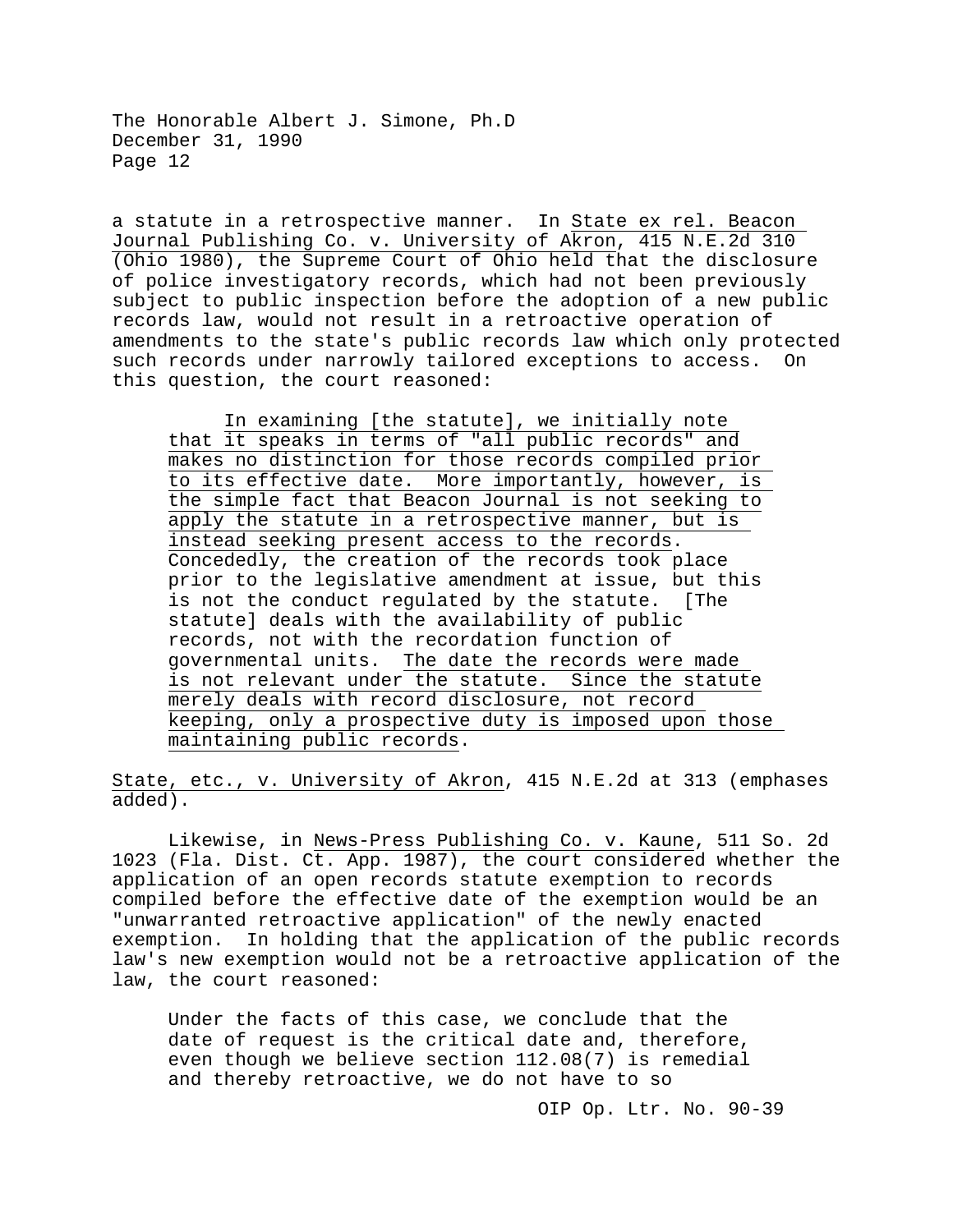> determine. The request was made on July 2, 1986, and the law became effective July 1, 1986. It would be illogical to base a chapter 119 exemption of a class of public documents on the question of whether the document came into existence prior to or subsequent to the date of exemption for those requests for disclosure made thereafter. It seems to us indisputable that if the legislature determines that "all documents pertaining to subject `A' in personnel files shall be exempt," it intends, unless it specifies otherwise, that on the effective date of the law creating the exemption all such documents are exempt from any request for disclosure made thereafter regardless of when they came into existence or first found their way into the public records.

News-Press, 511 So. 2d at 1026 (emphases added).

Similarly, the UIPA requires the present disclosure of government records compiled before its effective date, unless protected from disclosure under section 92F-13, Hawaii Revised Statutes. Section 92F-11, Hawaii Revised Statutes, provides in pertinent part:

**§ 92F-11 Affirmative agency disclosure responsibilities.** (a) All government records are open to public inspection unless access is restricted or closed by law.

(b) Except as provided by section 92F-13, each agency upon request by any person shall make government records available for public inspection and copying during regular business hours. [Emphasis added.]

Under the UIPA, "[g]overnment record means information maintained by an agency in written, auditory, visual, electronic, or other physical form." Haw. Rev. Stat. § 92F-3 (Supp. 1989). As with the public records law in the University of Akron case, the UIPA makes no distinction between those government records compiled before or after its effective date. Indeed, section 92F-11(a), Hawaii Revised Statutes, unambiguously provides that "[a]ll government records are subject to public inspection."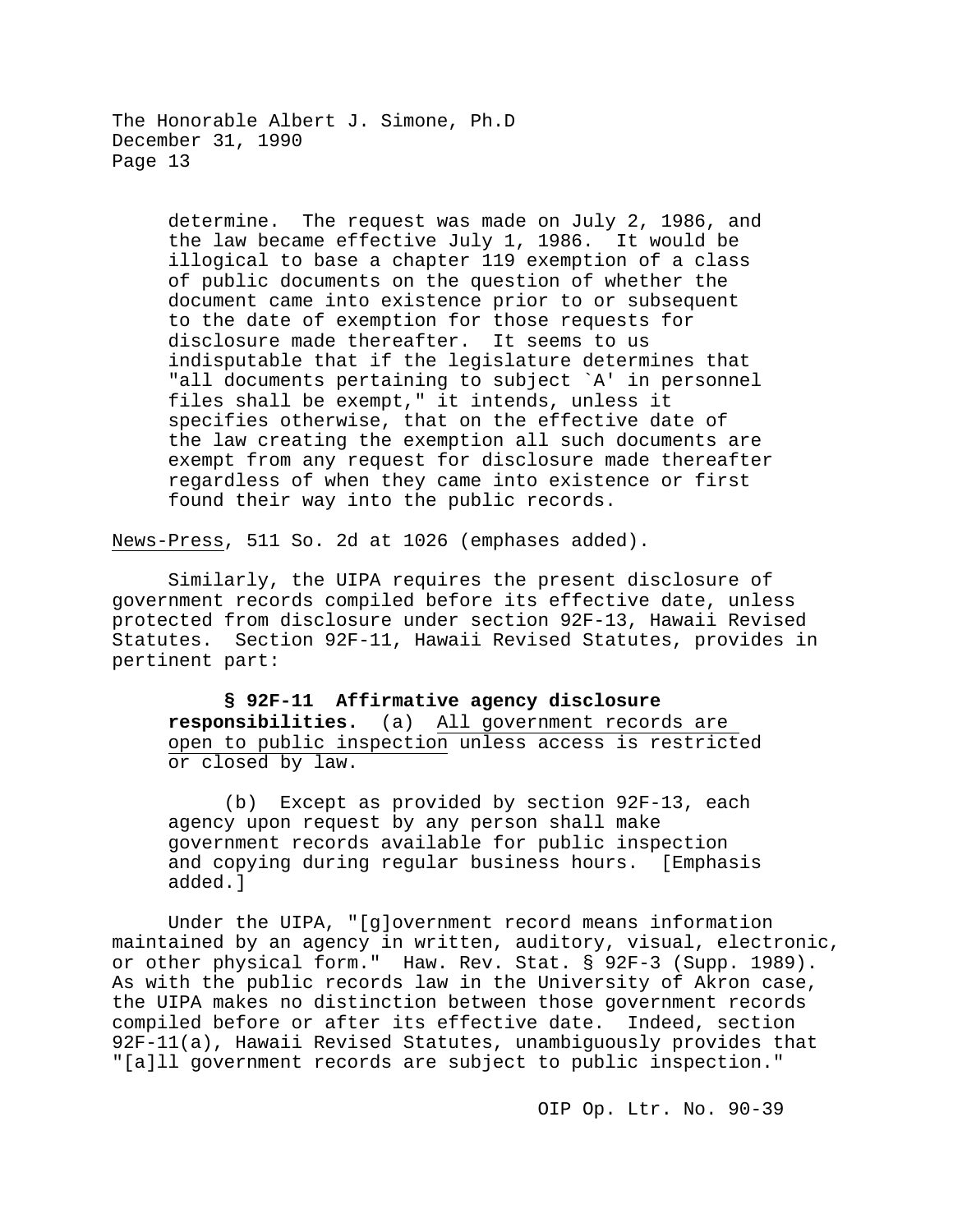Even if the application of the UIPA to records compiled before its effective date would result in a retroactive application of this law, at least one commentator has concluded that "there is no vested right in the confidentiality of records which were compiled prior to enactment of an open records act." 2 N. Singer, Sutherland Statutory Construction § 41.06 (4th ed. rev. 1986) (citing, Texas Ind. Acc. Bd. v. Industrial Foundation, 526 S.W.2d 211 (Tex. Civ. App. 1975)); See also, Texas Ind. Acc. Bd. v. Texas Industrial Foundation, 540 S.W.2d 668, 677 (Tex.  $1976$ .

We conclude that the provisions of the UIPA control access to or the protection of records, regardless of when they were<br>created, provided that they are "maintained" by an agency. This, created, provided that they are "maintained" by an agency. in our opinion, does not result in the retrospective application of a law. Additionally, no agency may validly enter into confidentiality agreements that circumvent the disclosure requirements of the UIPA. We further believe that no person has a vested right in the confidentiality of government records which were compiled before the effective date of the UIPA. Thus, we conclude that a promise of confidentiality made before the effective date of the UIPA cannot supersede the Act's disclosure mandates.

However, whether these principles, as applied to "confidentiality agreements" that were entered into before the UIPA's effective date, would result in an unconstitutional impairment of contract, must be left to a determination by the Attorney General, not the OIP. Until such a determination is made, we would advise against the disclosure of such confidentiality agreements.

## **IV. WHETHER THE PROVISIONS OF AN EMPLOYEE ORGANIZATION'S COLLECTIVE BARGAINING AGREEMENT WITH A GOVERNMENT AGENCY SUPERSEDE THE DISCLOSURE MANDATES OF THE UIPA.**

The UH's next question is whether the provisions of a collective bargaining agreement, which prohibits the disclosure of disciplinary action taken against an agency employee, supersede the disclosure provisions of the UIPA. Section 89-3, Hawaii Revised Statutes, gives all employees the right to collectively bargain on questions of wages, hours, and other terms and conditions of employment which are subject to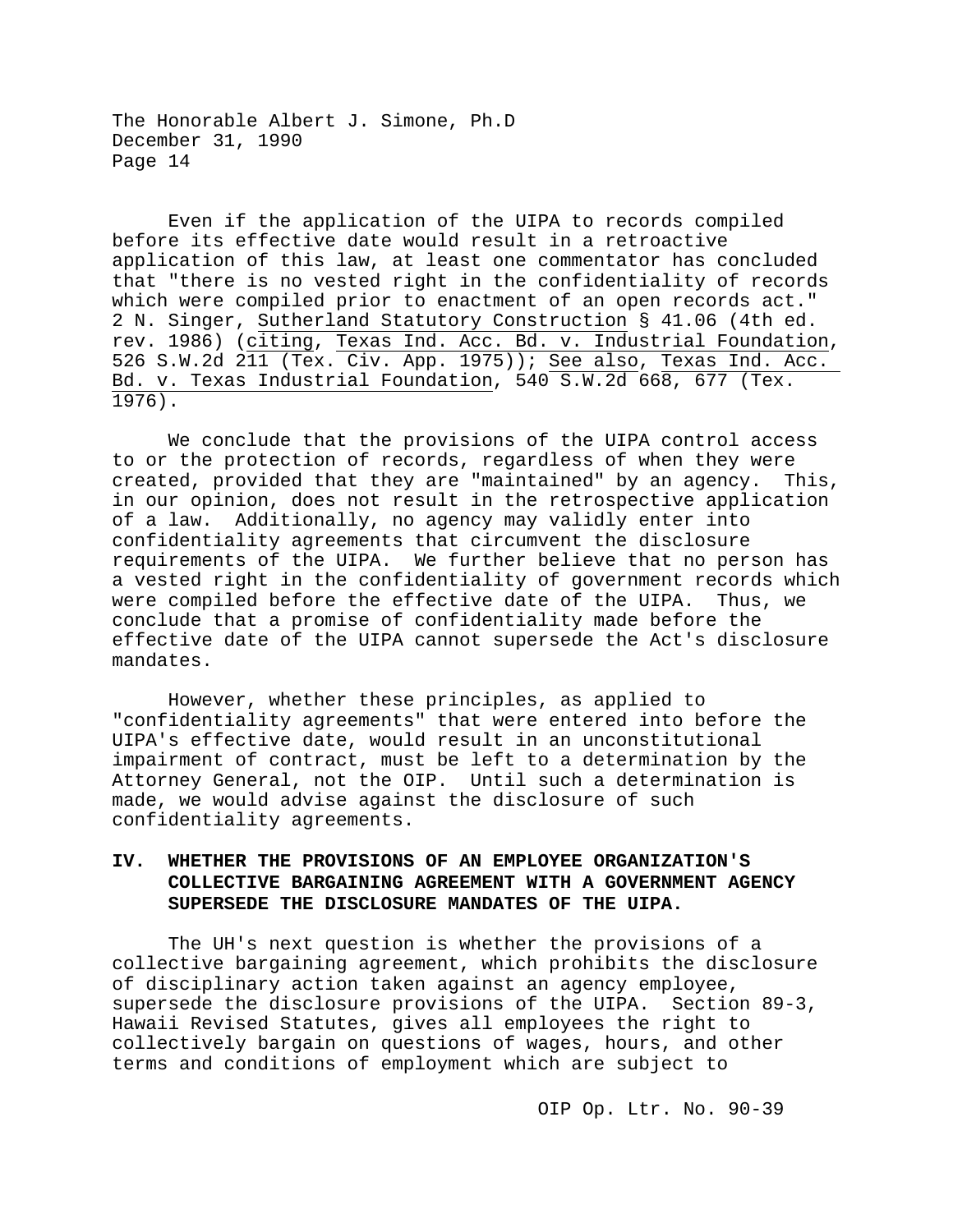negotiations under chapter 89, Hawaii Revised Statutes. Additionally, section 89-18, Hawaii Revised Statutes, provides:

**§89-19 Chapter takes precedence, when.** This chapter shall take precedence over all conflicting statutes concerning this subject matter and shall preempt all contrary local ordinances, executive legislation, rules or regulations adopted by the State, a county, or any department or agency thereof, including the departments of personnel services or the civil service commission. [Emphasis added.]

As discussed earlier in this opinion, no contract can circumvent the disclosure requirements of the UIPA. The UH's question, however, is whether, in light of the broad language of section 89-19, Hawaii Revised Statutes, a collective bargaining agreement can prohibit the disclosure of information that is required to be disclosed by the UIPA. We believe that the decision of the Supreme Court of Ohio in State ex rel. Dispatch Printing Co. v. Wells, 481 N.E.2d 632 (Ohio 1985), is instructive regarding this question.

In Dispatch Printing, a newspaper sought access to the personnel records of a municipal police chief, who had been demoted. The personnel records were classified as "public records" under Ohio statutes. The Ohio State Civil Service Commission refused to permit inspection of the former police chief's personnel records, arguing that the provisions of a collective bargaining agreement between the municipality and its police force, which required that such records be confidential, superseded Ohio's public records law. Specifically, the Ohio State Civil Service Commission's preemption argument was premised upon a provision of the Ohio Collective Bargaining Code, which is identical in substance to section 89-19, Hawaii Revised Statutes:

[C]hapter 4117 of the Revised Code prevails over any and all other conflicting laws, resolutions, provisions, present or future, except as otherwise specified in chapter 4117 of the Revised Code or as otherwise specified by the general assembly.

Dispatch Printing 481 N.E.2d at 634. In rejecting the State's contention that the pertinent collective bargaining agreement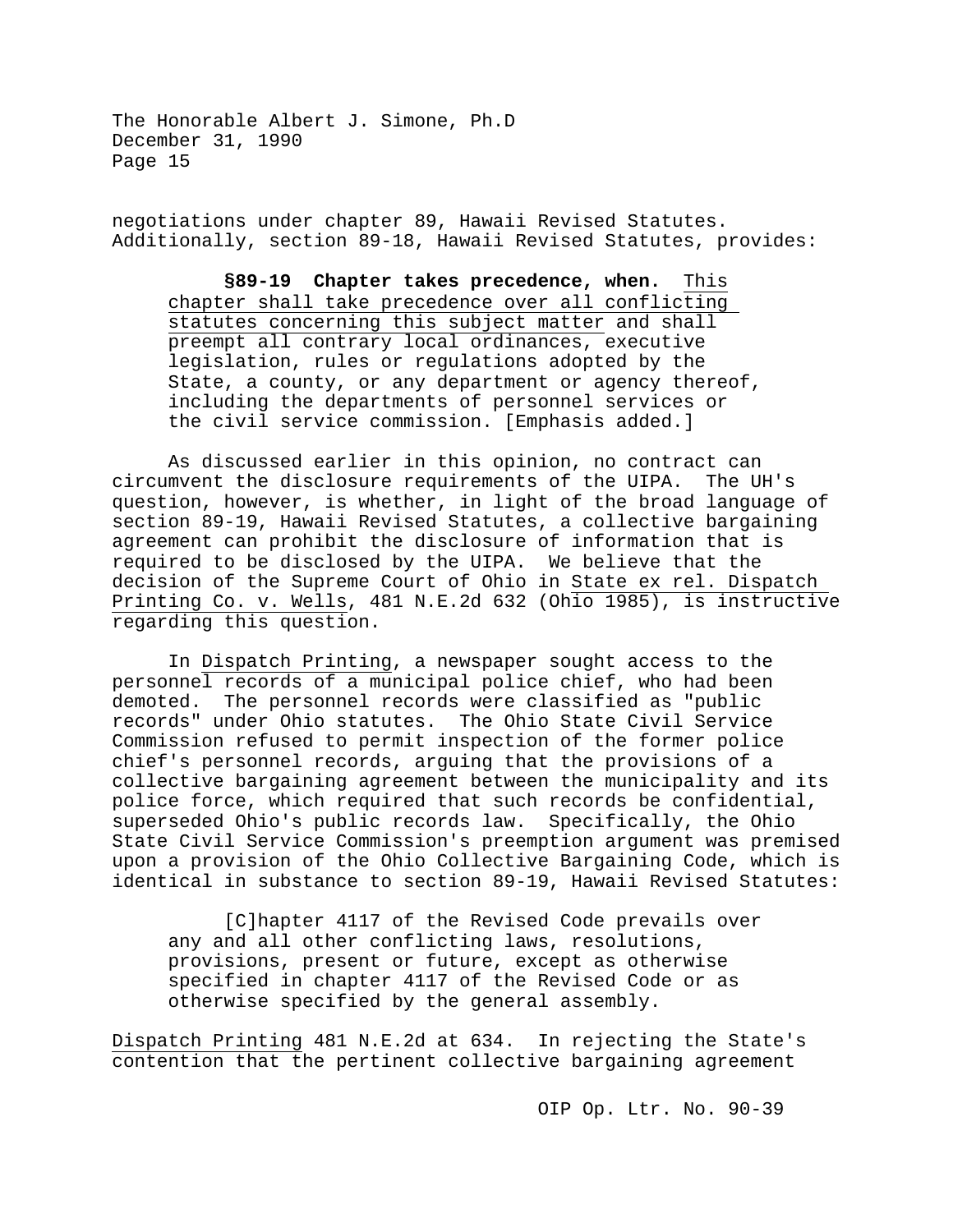preempted the state's public records law, the Ohio Supreme Court reasoned:

Further, respondents' contention requires an unreasonable construction of R.C. chapter 4117. The wording in the cited portion of [the collective bargaining law] was designed to free public employees from conflicting laws which may act to interfere with the newly established right to collectively bargain. If respondents' construction of this provision were accepted, private citizens would be empowered to alter legal relationships between a government and the public<br>at large via collective bargaining agreements. It is at large via collective bargaining agreements. an axiom of judicial interpretation that statutes be construed to avoid unreasonable or absurd consequences.

Id. at 634 (emphasis added).

Likewise, in Cammack v. Waihee, 673 F. Supp. 1524 (D. Hawaii 1987), the Federal District Court for the District of Hawaii rejected an argument that under section 89-19, Hawaii Revised Statutes, the inclusion of a Good Friday holiday into the collective bargaining agreements of public employees preempted<br>the provisions of section 8-1, Hawaii Revised Statutes. In the provisions of section 8-1, Hawaii Revised Statutes. dismissing this assertion, the court reasoned, "the argument that the inclusion of a Good Friday holiday into the collective bargaining agreements of approximately 65% of Hawaii's public employees suspends the effect of a validly enacted statute of the State strains credulity." Cammack, 673 F. Supp. at 1529.

Lastly, in Mills v. Doyle, 407 So. 2d 348 (Fla. Dist. Ct. App. 1981), the court held that the provisions of a teachers union's collective bargaining agreement, which required that the grievance records of municipal teachers be confidential, did not<br>supersede the provisions of Florida's Public Records Act. In supersede the provisions of Florida's Public Records Act. reaching this decision, the court noted that a contrary conclusion would permit the evisceration of the state's public records law:

[T]he trial court was correct in shunting aside the argument that the collective bargaining contract between [the union] and the School Board established the confidentiality of the subject records, for to allow the elimination of public records from the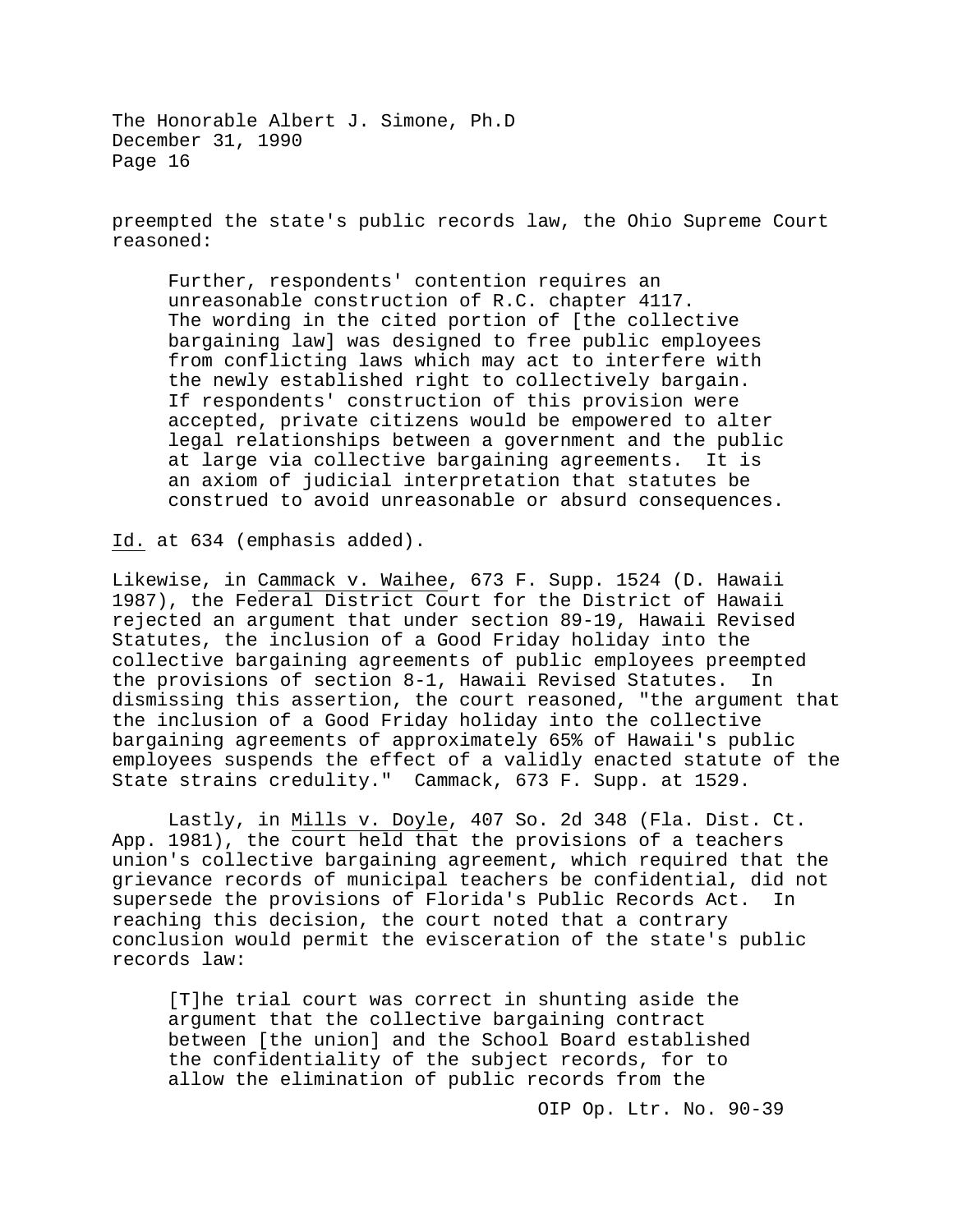> mandate of [the records act] by private contract would sound the death knell of the Act.

Mills, 407 So. 2d at 350 (emphasis added).

We find the decision of the Dispatch Printing case and other authorities to be persuasive. To find otherwise would permit a public employee's union, through collective bargaining, to prohibit an agency's disclosure of government records that are "public" under the UIPA. This would defeat a uniform and comprehensive legislative scheme as well as the express public policy of this State that "the formation and conduct of public policy--the discussions, deliberations, decisions and action of government agencies--shall be conducted as openly as possible." Haw. Rev. Stat. § 92F-2 (Supp. 1989).

Therefore, we conclude that unless a government record is protected from disclosure by one of the UIPA exceptions set forth at section 92F-13, Hawaii Revised Statutes, the provisions of a collective bargaining agreement cannot prohibit or interfere with an agency's disclosure of such records, notwithstanding the provisions of section 89-19, Hawaii Revised Statutes.

### **V. WHETHER THE UIPA CONFLICTS WITH STATE OR FEDERAL LAWS.**

The UH also requests an opinion concerning whether the UIPA conflicts with state or federal laws, such as Title VII of the Civil Rights Act and Title IX of the Education Amendments.

If such a conflict would arise, the UIPA provides that no agency is required to disclose "government records which, pursuant to state or federal law . . . are protected from<br>disclosure." Haw. Rev. Stat. § 92F-13(4) (Supp. 1989). This disclosure." Haw. Rev. Stat.  $\S$  92F-13(4) (Supp. 1989). office could find no provision of Title IX, or regulations adopted thereunder, 34 C.F.R. Þ 106 (1989), which would prohibit the disclosure of the existence of a formal charge of sexual harassment made by a student against a faculty member and the identity of the respondent.

It is possible that provisions of Title VII of the Civil Rights Act which, among other things, prohibits employment discrimination based upon gender, may impose restrictions on the disclosure of complaints of sexual harassment by employees of the University against other University employees. However, this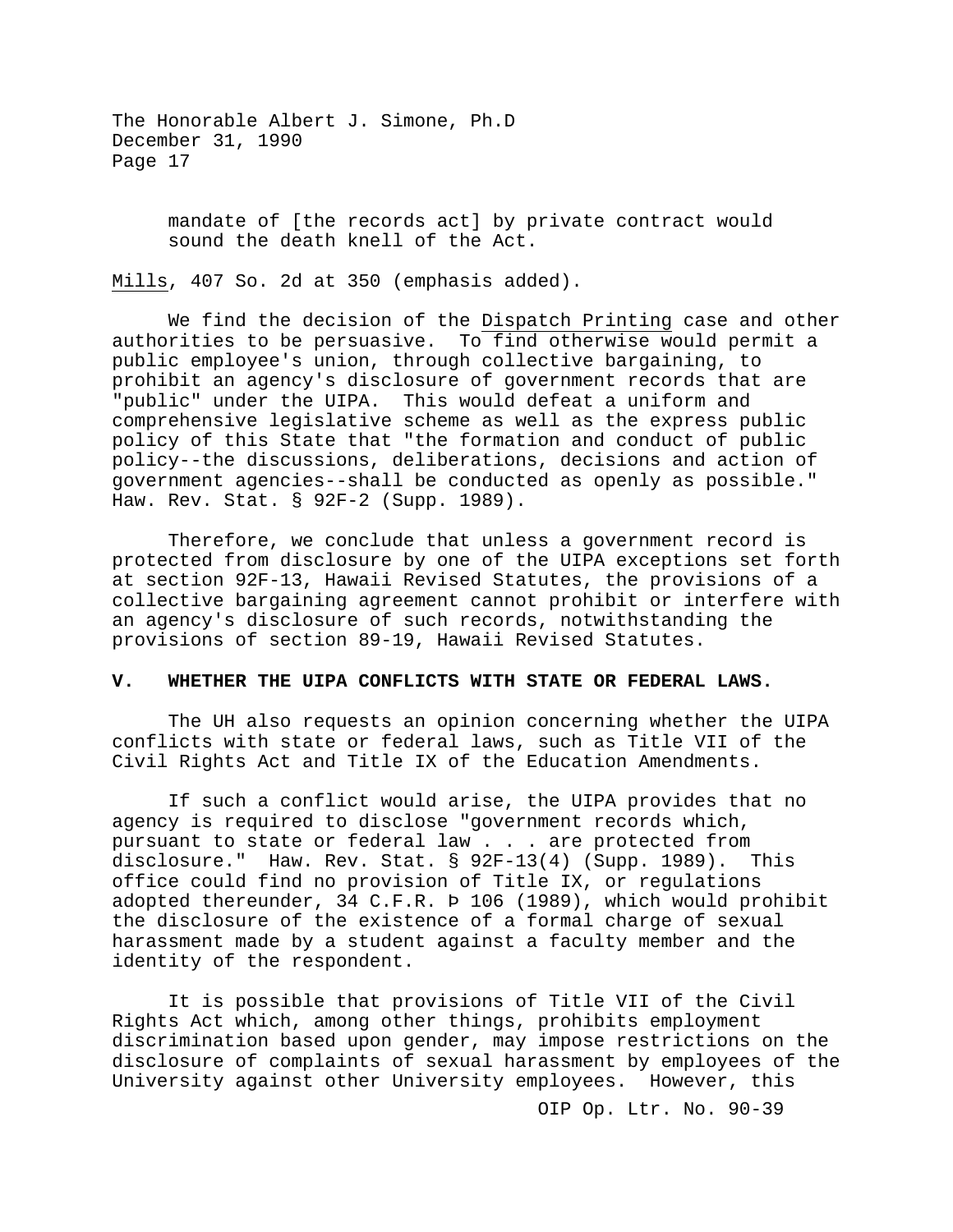issue was not presented for determination in our earlier opinion, which did not involve allegations of employment discrimination involving sexual harassment. The UH should not disclose government records concerning charges of alleged employment discrimination under Title VII, without seeking specific guidance from the Attorney General concerning the disclosure of those records.

### **VI. EFFECT OF FLAWED UNIVERSITY PROCEDURE.**

In its March 5, 1990 memorandum, the UH noted that a student had filed a complaint with the U.S. Department of Education, Office of Civil Rights ("OCR"), alleging that the UH's sexual harassment complaint procedure was flawed under Title IX of the Education Amendments of 1972, 20 U.S.C. § 1681 and regulations adopted thereunder, 34 C.F.R. part 106. As a result of the OCR's investigation, it is our understanding that the OCR found that UH's sexual harassment complaint procedure was flawed in that it does not outline the specific steps involved; contains no time frames; does not provide for notice of findings and remedies to both parties; does not provide for remedies or delineate who has the authority and responsibility for imposing remedies; and contains no appeal provisions. The UH questions whether these above findings undermine the conclusions previously reached by the OIP in OIP Opinion Letter No. 90-12.

In our previous advisory opinion on this subject, we concluded that the UH's sexual harassment complaint procedure was sufficiently formal such that the existence of the "formal complaint" made by the student under that procedure was subject to disclosure under section 92F-14(b)(4), Hawaii Revised Statutes. While the findings made by the OCR indicate that the UH sexual harassment complaint procedure may not comport with Title IX and regulations adopted thereunder, notwithstanding these possible flaws, it is still our opinion that a complaint filed by a student against a faculty member in accordance with the express and formal procedural requirements of the current procedure, is a "formal charge" within the meaning of the UIPA. See OIP Op. Ltr. No. 90-12 (Feb. 26, 1990).

#### **VII. WHETHER OPINION LETTER NO. 90-12 APPLIES TO ALL UH CAMPUSES.**

OIP Op. Ltr. No. 90-39 Another issue raised by the UH is whether OIP Opinion Letter No. 90-12 (Feb. 26, 1990) applies to formal charges of sexual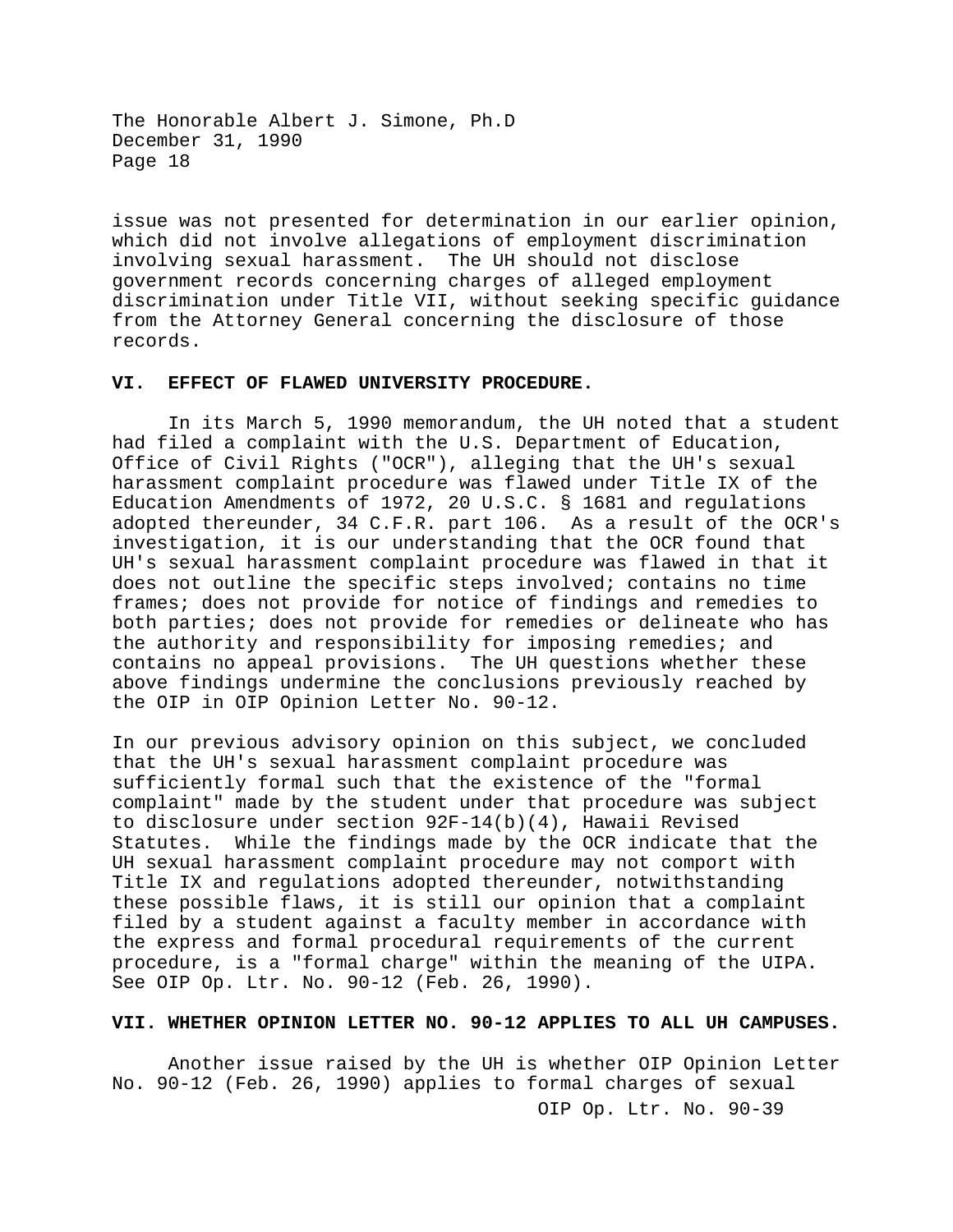harassment made by students against faculty members at other UH campuses. To the extent that other UH campuses have sexual harassment policies and complaint procedures similar to the one present at the Manoa campus, and to the extent that a student lodges a formal complaint as defined by such procedures, we answer in the affirmative.

## CONCLUSION

Based upon the foregoing, we conclude that:

I. Under the UIPA, agency employees do not have a significant privacy interest in information relating to the status of any formal charges against them, not just those that are found to be meritorious after investigation. Further, the disclosure of certain information regarding a formal charge of sexual harassment filed against a faculty member in accordance with the UH's procedures does not result in a violation of the faculty member's constitutional right to due process.

II. The UH was correct in disclosing to the student-complainant the disciplinary action imposed upon the faculty member as a result of the written complaint of sexual harassment filed in accordance with the UH's procedure, and the disciplinary action may be confirmed in writing.

III. An agency may not, after the effective date of the UIPA, enter into a "confidentiality agreement" which prohibits or restricts the agency's disclosure of government records which are not protected from disclosure by one of the UIPA's exceptions to access set forth at section 92F-13, Hawaii Revised Statutes.

IV. Notwithstanding the provisions of section 89-19, Hawaii Revised Statutes, a collective bargaining agreement cannot prohibit or interfere with an agency's disclosure of a government record, unless the government record is protected from disclosure by one of the UIPA's exceptions to access.

V. Under the UIPA, a government agency is not required to disclose government records which are protected from disclosure by state or federal law.

VI. A federal government agency's finding that the UH's sexual harassment complaint procedure at issue is flawed would not alter